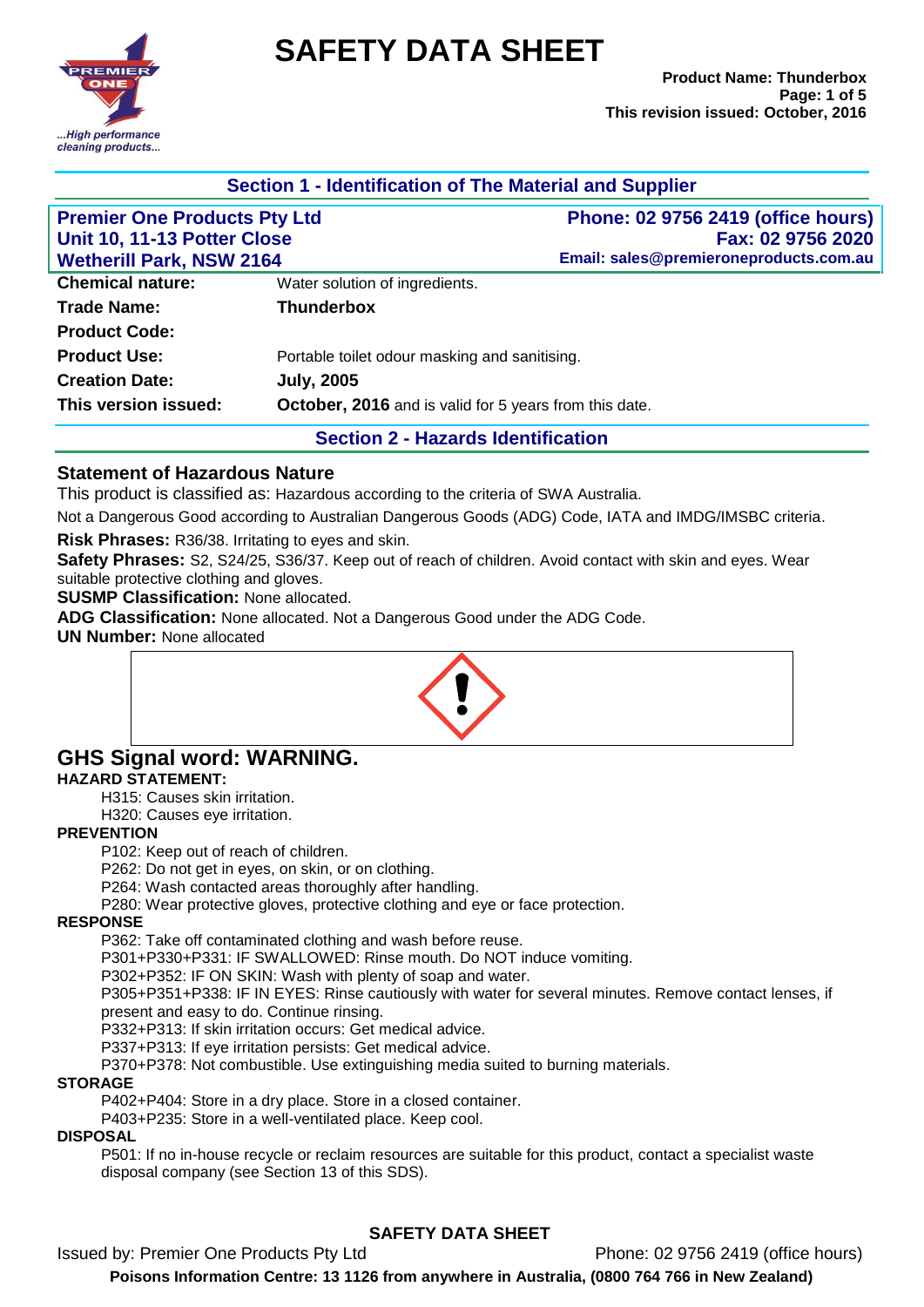#### **Emergency Overview**

#### **Physical Description & Colour: Dark blue liquid.**

**Odour:** Sweet, heavy fragrance.

**Major Health Hazards:** no significant risk factors have been found for this product.

#### **Potential Health Effects**

#### **Inhalation**

**Short Term Exposure:** Significant inhalation exposure is considered to be unlikely. Available data indicates that this product is not harmful. In addition product is unlikely to cause any discomfort or irritation.

**Long Term Exposure:** No data for health effects associated with long term inhalation.

#### **Skin Contact:**

**Short Term Exposure:** Available data indicates that this product is a skin irritant. Symptoms may include itchiness and reddening of contacted skin. Other symptoms may also become evident, but all should disappear once exposure has ceased.

**Long Term Exposure:** No data for health effects associated with long term skin exposure.

#### **Eye Contact:**

**Short Term Exposure:** Exposure via eyes is considered to be unlikely. This product is an eye irritant. Symptoms may include stinging and reddening of eyes and watering which may become copious. Other symptoms may also become evident. If exposure is brief, symptoms should disappear once exposure has ceased. However, lengthy exposure or delayed treatment may cause permanent damage.

**Long Term Exposure:** No data for health effects associated with long term eye exposure.

#### **Ingestion:**

**Short Term Exposure:** Significant oral exposure is considered to be unlikely. This product is unlikely to cause any irritation problems in the short or long term.

**Long Term Exposure:** No data for health effects associated with long term ingestion.

#### **Carcinogen Status:**

**SWA:** No significant ingredient is classified as carcinogenic by SWA.

**NTP:** No significant ingredient is classified as carcinogenic by NTP.

**IARC:** No significant ingredient is classified as carcinogenic by IARC.

| <b>Section 3 - Composition/Information on Ingredients</b> |               |        |                                |         |  |  |
|-----------------------------------------------------------|---------------|--------|--------------------------------|---------|--|--|
| <b>Ingredients</b>                                        | <b>CAS No</b> | Conc.% | TWA $(mg/m^3)$ STEL $(mg/m^3)$ |         |  |  |
| Alkylbenzyldimethyl ammonium chloride                     | 68424-85-1    | - 3-6  | not set                        | not set |  |  |
| Other non hazardous ingredients                           | secret        | $3-6$  | not set                        | not set |  |  |
| water                                                     | 7732-18-5     | to 100 | not set                        | not set |  |  |

This is a commercial product whose exact ratio of components may vary slightly. Minor quantities of other non hazardous ingredients are also possible.

The TWA exposure value is the average airborne concentration of a particular substance when calculated over a normal 8 hour working day for a 5 day working week. The STEL (Short Term Exposure Limit) is an exposure value that should not be exceeded for more than 15 minutes and should not be repeated for more than 4 times per day. There should be at least 60 minutes between successive exposures at the STEL. The term "peak "is used when the TWA limit, because of the rapid action of the substance, should never be exceeded, even briefly.

## **Section 4 - First Aid Measures**

#### **General Information:**

You should call The Poisons Information Centre if you feel that you may have been poisoned, burned or irritated by this product. The number is 13 1126 from anywhere in Australia (0800 764 766 in New Zealand) and is available at all times. Have this SDS with you when you call.

**Inhalation:** First aid is not generally required. If in doubt, contact a Poisons Information Centre or a doctor. **Skin Contact:** Wash gently and thoroughly with warm water (use non-abrasive soap if necessary) for 10-20 minutes or until product is removed. Under running water, remove contaminated clothing, shoes and leather goods (e.g.

watchbands and belts) and completely decontaminate them before reuse or discard. If irritation persists, repeat flushing and seek medical attention.

**Eye Contact:** Immediately flush the contaminated eye(s) with lukewarm, gently flowing water for 20 minutes or until the product is removed, while holding the eyelid(s) open. Take care not to rinse contaminated water into the unaffected eye or onto the face. Obtain medical attention immediately.

## **SAFETY DATA SHEET**

Issued by: Premier One Products Pty Ltd Phone: 02 9756 2419 (office hours) **Poisons Information Centre: 13 1126 from anywhere in Australia, (0800 764 766 in New Zealand)**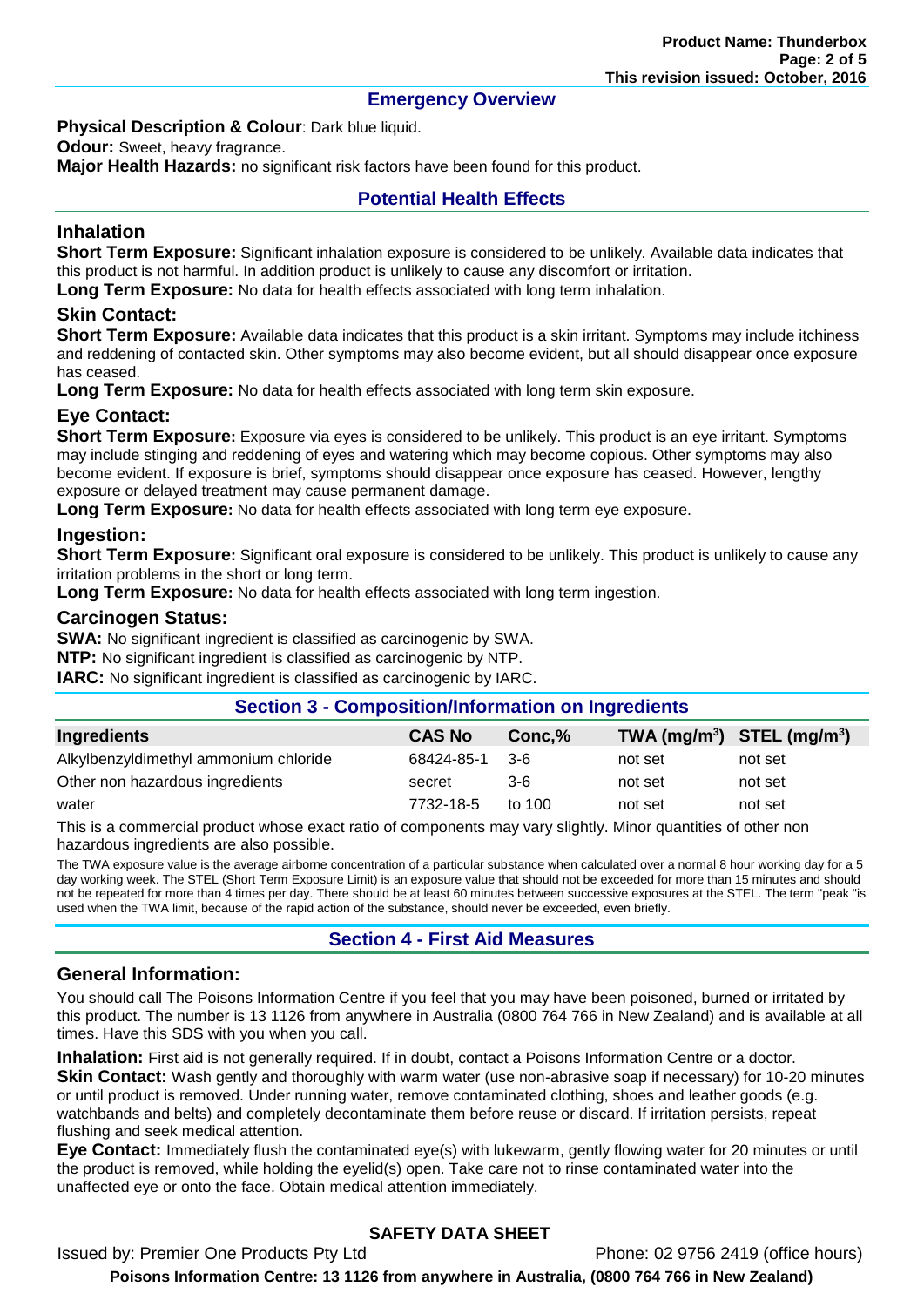**Ingestion:** If product is swallowed or gets in mouth, wash mouth with water and give some water to drink. If symptoms develop, or if in doubt contact a Poisons Information Centre or a doctor.

#### **Section 5 - Fire Fighting Measures**

**Fire and Explosion Hazards**: There is no risk of an explosion from this product under normal circumstances if it is involved in a fire.

Only small quantities of decomposition products are expected from this products at temperatures normally achieved in a fire. This will only occur after heating to dryness.

Fire decomposition products from this product may be toxic if inhaled. Take appropriate protective measures. **Extinguishing Media:** Not Combustible. Use extinguishing media suited to burning materials.

**Fire Fighting:** If a significant quantity of this product is involved in a fire, call the fire brigade.

| Flash point:                     | Does not burn.                  |
|----------------------------------|---------------------------------|
| <b>Upper Flammability Limit:</b> | Does not burn.                  |
| <b>Lower Flammability Limit:</b> | Does not burn.                  |
| <b>Autoignition temperature:</b> | Not applicable - does not burn. |
| <b>Flammability Class:</b>       | Does not burn.                  |
|                                  |                                 |

#### **Section 6 - Accidental Release Measures**

**Accidental release:** Minor spills do not normally need any special cleanup measures. In the event of a major spill, prevent spillage from entering drains or water courses. As a minimum, wear overalls, goggles and gloves. Suitable materials for protective clothing include rubber, PVC. Eye/face protective equipment should comprise as a minimum, protective glasses and, preferably, goggles. Usually, no respirator is necessary when using this product. However, if you have any doubts consult the Australian Standard mentioned below (section 8).

Stop leak if safe to do so, and contain spill. Absorb onto sand, vermiculite or other suitable absorbent material. If spill is too large or if absorbent material is not available, try to create a dike to stop material spreading or going into drains or waterways. Sweep up and shovel or collect recoverable product into labelled containers for recycling or salvage, and dispose of promptly. Recycle containers wherever possible after careful cleaning. After spills, wash area preventing runoff from entering drains. If a significant quantity of material enters drains, advise emergency services. This material may be suitable for approved landfill. Ensure legality of disposal by consulting regulations prior to disposal. Thoroughly launder protective clothing before storage or re-use. Advise laundry of nature of contamination when sending contaminated clothing to laundry.

## **Section 7 - Handling and Storage**

**Handling:** Keep exposure to this product to a minimum, and minimise the quantities kept in work areas. Check Section 8 of this SDS for details of personal protective measures, and make sure that those measures are followed. The measures detailed below under "Storage" should be followed during handling in order to minimise risks to persons using the product in the workplace. Also, avoid contact or contamination of product with incompatible materials listed in Section 10.

**Storage:** Make sure that the product does not come into contact with substances listed under "Incompatibilities" in Section 10. Some liquid preparations settle or separate on standing and may require stirring before use. Check packaging - there may be further storage instructions on the label.

## **Section 8 - Exposure Controls and Personal Protection**

The following Australian Standards will provide general advice regarding safety clothing and equipment:

Respiratory equipment: **AS/NZS 1715**, Protective Gloves: **AS 2161**, Occupational Protective Clothing: AS/NZS 4501 set 2008, Industrial Eye Protection: **AS1336** and **AS/NZS 1337**, Occupational Protective Footwear: **AS/NZS2210**.

#### **SWA Exposure Limits TWA (mg/m<sup>3</sup>**

## **) STEL (mg/m<sup>3</sup> )**

Exposure limits have not been established by SWA for any of the significant ingredients in this product.

No special equipment is usually needed when occasionally handling small quantities. The following instructions are for bulk handling or where regular exposure in an occupational setting occurs without proper containment systems. **Ventilation:** No special ventilation requirements are normally necessary for this product. However make sure that the work environment remains clean and that vapours and mists are minimised.

**Eye Protection:** Protective glasses or goggles should be worn when this product is being used. Failure to protect your eyes may cause them harm. Emergency eye wash facilities are also recommended in an area close to where this product is being used.

**Skin Protection:** Prevent skin contact by wearing impervious gloves, clothes and, preferably, apron. Make sure that all skin areas are covered. See below for suitable material types.

**Protective Material Types:** We suggest that protective clothing be made from the following: rubber, PVC.

## **SAFETY DATA SHEET**

Issued by: Premier One Products Pty Ltd Phone: 02 9756 2419 (office hours)

**Poisons Information Centre: 13 1126 from anywhere in Australia, (0800 764 766 in New Zealand)**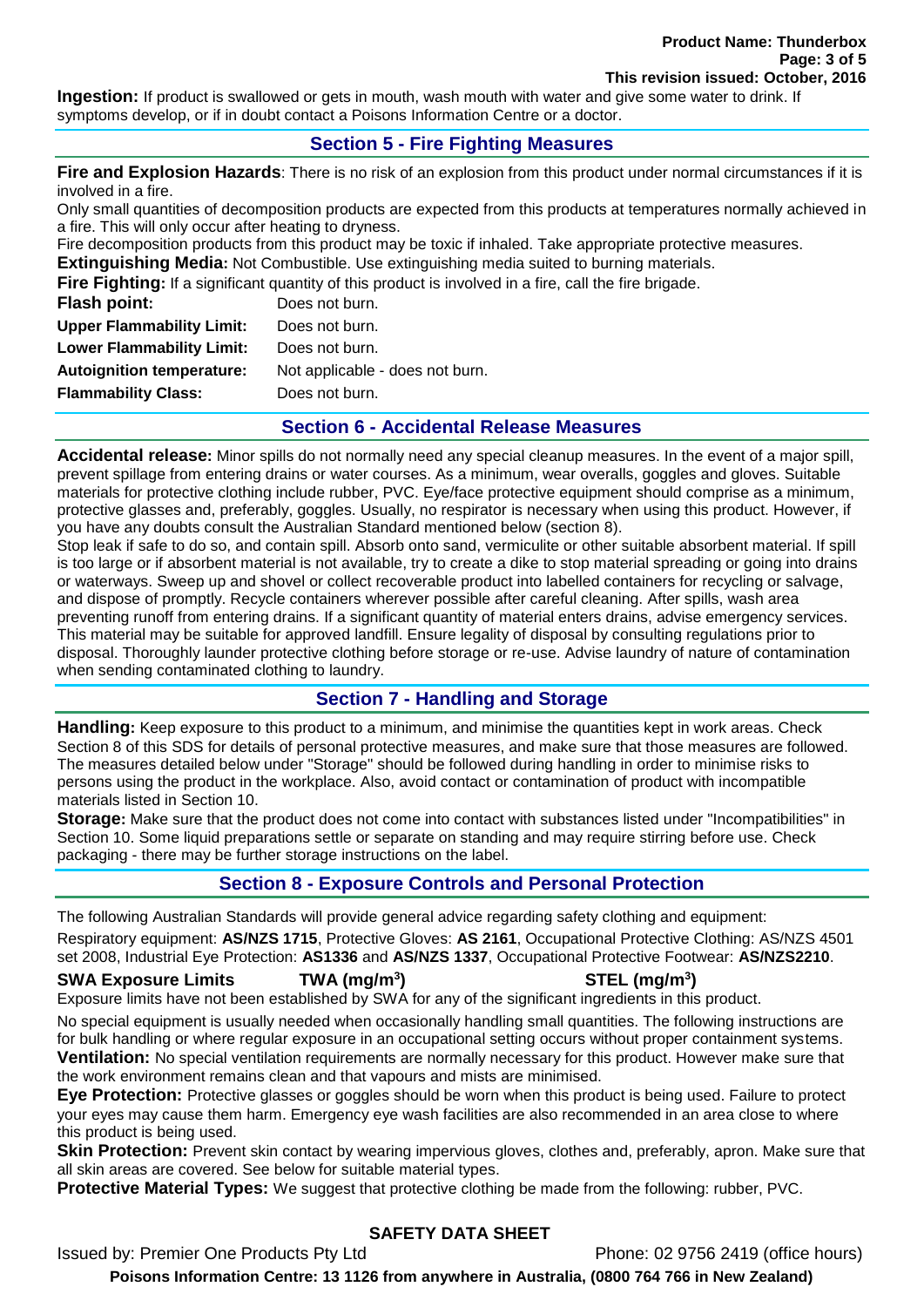**Respirator:** Usually, no respirator is necessary when using this product. However, if you have any doubts consult the Australian Standard mentioned above.

Eyebaths or eyewash stations and safety deluge showers should be provided near to where this product is being used.

## **Section 9 - Physical and Chemical Properties:**

| <b>Physical Description &amp; colour:</b> | Dark blue liquid.                         |
|-------------------------------------------|-------------------------------------------|
| Odour:                                    | Sweet, heavy fragrance.                   |
| <b>Boiling Point:</b>                     | Approximately 100°C at 100kPa.            |
| <b>Freezing/Melting Point:</b>            | Approximately 0°C.                        |
| <b>Volatiles:</b>                         | Water component.                          |
| <b>Vapour Pressure:</b>                   | 2.37 kPa at 20°C (water vapour pressure). |
| <b>Vapour Density:</b>                    | No data.                                  |
| <b>Specific Gravity:</b>                  | 0.998                                     |
| <b>Water Solubility:</b>                  | Completely soluble in water.              |
| pH:                                       | No data.                                  |
| <b>Volatility:</b>                        | No data.                                  |
| <b>Odour Threshold:</b>                   | No data.                                  |
| <b>Evaporation Rate:</b>                  | No data.                                  |
| <b>Coeff Oil/water Distribution:</b>      | No data                                   |

#### **Section 10 - Stability and Reactivity**

**Reactivity:** This product is unlikely to react or decompose under normal storage conditions. However, if you have any doubts, contact the supplier for advice on shelf life properties.

**Conditions to Avoid:** None known.

**Incompatibilities:** anionic detergents.

**Fire Decomposition:** Only small quantities of decomposition products are expected from this products at temperatures normally achieved in a fire. This will only occur after heating to dryness. Carbon dioxide, and if combustion is incomplete, carbon monoxide and smoke. Nitrogen and its compounds, and under some circumstances, oxides of nitrogen. Occasionally hydrogen cyanide gas. Hydrogen chloride gas, other compounds of chlorine. Water. Carbon monoxide poisoning produces headache, weakness, nausea, dizziness, confusion, dimness of vision, disturbance of judgment, and unconsciousness followed by coma and death.

**Polymerisation:** This product will not undergo polymerisation reactions.

#### **Section 11 - Toxicological Information**

**Local Effects: Target Organs:** none known

## **Classification of Hazardous Ingredients**

Ingredient **Risk Phrases** 

No ingredient mentioned in the HSIS database is present in this product at hazardous concentrations.

## **Section 12 - Ecological Information**

Insufficient data to be sure of status.

## **Section 13 - Disposal Considerations**

**Disposal:** This product may be recycled if unused, or if it has not been contaminated so as to make it unsuitable for its intended use. If it has been contaminated, it may be possible to reclaim the product by some means. If neither of these options is suitable in-house, contact a specialist waste disposal company.

## **Section 14 - Transport Information**

**UN Number:** This product is not classified as a Dangerous Good by ADG, IATA or IMDG/IMSBC criteria. No special transport conditions are necessary unless required by other regulations.

## **Section 15 - Regulatory Information**

**AICS:** All of the significant ingredients in this product are compliant with NICNAS regulations.

## **SAFETY DATA SHEET**

Issued by: Premier One Products Pty Ltd Phone: 02 9756 2419 (office hours) **Poisons Information Centre: 13 1126 from anywhere in Australia, (0800 764 766 in New Zealand)**